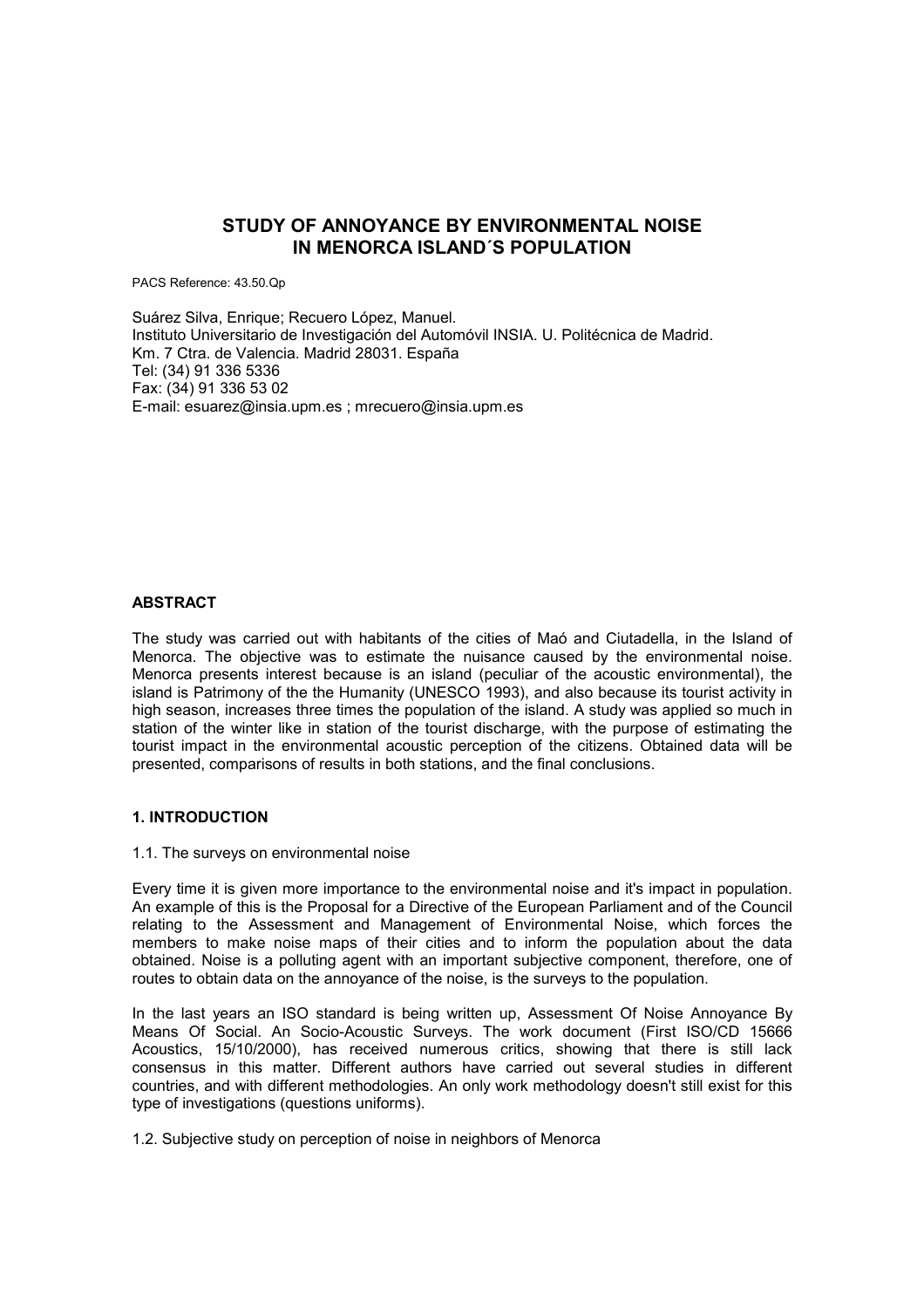The study was applied to people older than 14 years of the cities of Maó and Ciutadella (Menorca). These are the main cities of the island and it is where more of the 80% of the population of the island lives (about 23,000 inhabitants each one). This investigation is part of a bigger project made by the Acoustics Division of the INSIA (Polytechnic University of Madrid) for the Consell Insular of Menorca.

## **2. DEVELOPMENT OF THE STUDY**

The subjective study of the perception of the problem of the environmental noise in neighbors of the cities of Maó and Ciutadella, was made separately in four independent studies that where later incorporated as a single one. The cities of Maó and Ciutadella were studied considering them as independent populations. These populations where studied in winter (low tourism season), as well as in summer (high season).

This procedure allows to study the influence of tourism in population perception of environmental noise (tourism is the main activity of Menorca, and it generates an increase of three times the population in summer). It also makes possible to investigate other factors that can influence in the environmental noise and to compare the two important cities of the Island (different activities, history and morphology).

# **2.1. Design of the study of neighbors applied in Menorca**

## 2.1.1. Sample size for Maó and Ciutadella

The number of questionnaires necessary to obtain a representative sample with a high degree of confidence (error of 5.5%) was calculated for the cities of Maó and Ciutadella. The necessary size of the sample, considering a population of 22,358 (Maó) and 21,785 (Ciutadella) people, must be of 313 surveys by city.

## 2.1.2. Applied questionnaire design to population of Maó and Ciutadella

The design of the questionnaire was based on the study made in the Comunidad Autónoma de Madrid (CAM) by the Acoustics Division of I+D of INSIA (UPM). This study was carried out in 1997, it included 17 municipalities of the CAM. The survey has 51 questions divided in: sociological data (13), sources and annoyances in the home (7), sources and annoyances in the work place (7), sources and annoyances of the noise in general (6), subjective evaluation of the noise (4), noise effects (2), sound insulation evaluation of people's house (4), and evaluation of noise problem (8). Some questions had two parts. A scale of 4 or 5 categories was provided as posibility of answer, for the questions in reference to annoyment and intensity of hearing.

## 2.1.3. Design of the sampling for application of the survey

A random sampling was designed with areas around the points of grid measurement which were used for map noise (parallel to the study in which the surveys investigation is made). This form of sampling consists on dividing the population in subdivisions that cover the total area studied in the noise map of each city. Instructions were given to distribute the surveys in equitable form in all the points of measurement, following random routes.

## 2.1.4. Analysis of the sample in Maó and Ciutadella

The winter campaign was carried out in two stages: the first stage (November and December of 2000) distributed 350 surveys by city. The success of this stage was less than expected: 70% of the number of surveys for Maó and 60% for Ciutadella. The second stage distributed 200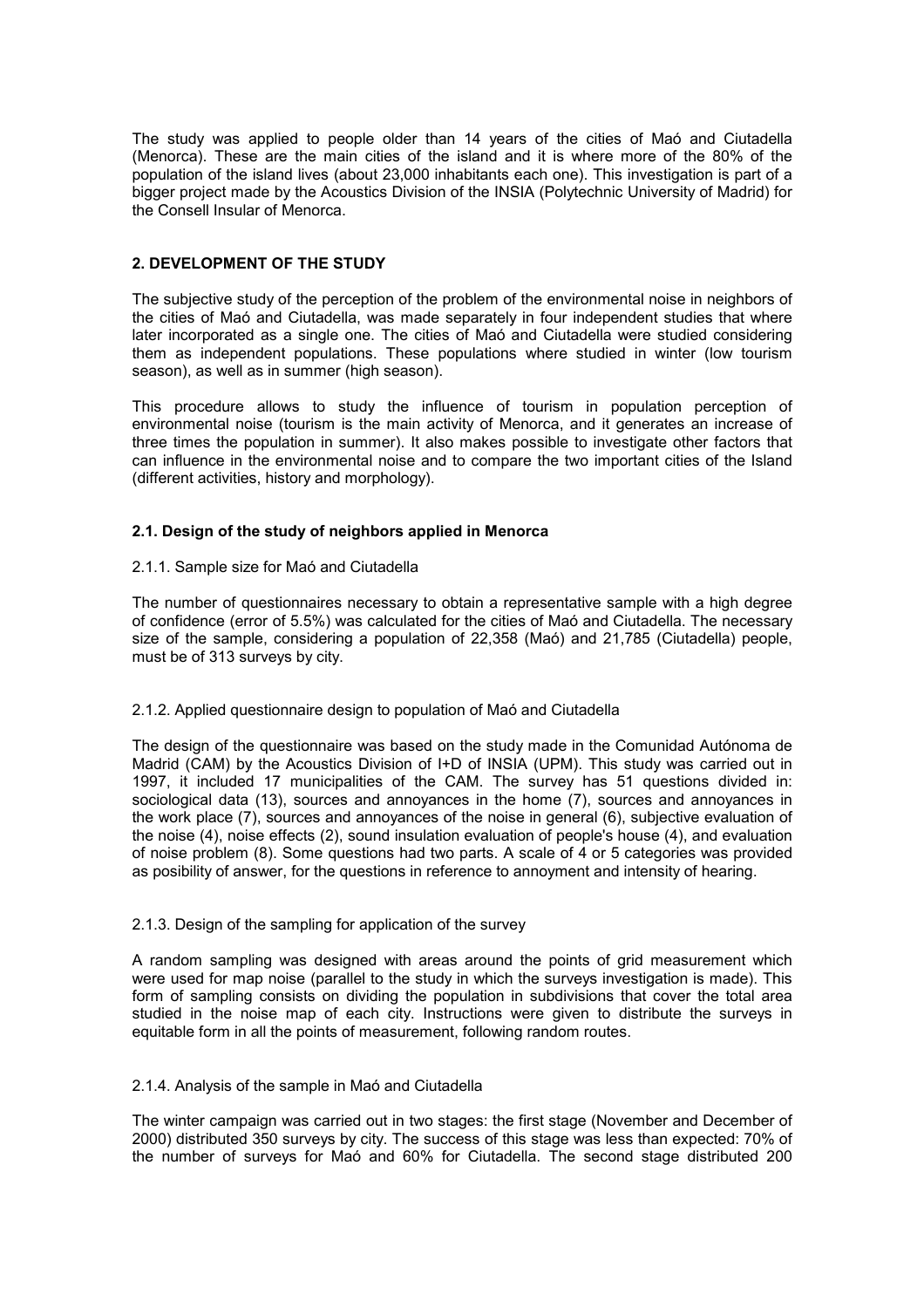surveys by city (without repetition), and results of 50% in both cities were obtained. The total of received questionnaires was satisfactorily completed: Maó: 324 questionnaires (error of 5.4); Ciutadella: 299 questionnaires (error of 5.63).

For the summer campaign a field work was carried out in a stage, obtaining 315 questionnaires in Maó (error of 5.48), and 316 questionnaires in Ciutadella (error of 5.47).

The winter work was less successful than in summer. Two causes were identified: first that in summer there is greater interest about the problem of environmental noise, and second that the questionnaire used in summer was shorter.

#### 2.1.5. Discussion on the representative of the sample

For the study of winter as for the one in summer, it was verified if the sample represented appropriately the universe. One studied amounts and percentage of total population (according to data of the census) and of studied people (sample), according to the variables of age and sex. The sample of population in both cities is sufficiently representative to obtain valid conclusions referring to the noise annoyance.

#### **2.2. Comparative analysis of data of the study of neighbors of Maó and Ciutadella**

When making an analysis of collected data in the surveys applied in winter and summer on the same population, and using the same questions, it is possible to draw interesting conclusions. For this comparison, one will remember those differences of at least 10% in the analysis of answering frequencies, to be considered as significant differences (sometimes values of percentage are given).

a) Similarities of answers in winter and summer in both cities:

- The more annoying source of noise (at both times of the year), is the traffic noise. In summer this opinion has greater intensity than in winter. A similar increase in both cities by the preference by this alternative exists (23% of the total of answers) (See Fig. 1).
- The building works represent greater annoyance in winter (almost the same increase of answers in both cities).
- Motorcycles, represent the more annoying traffic, but in summer there is an equal increase in both cities about this opinion (practically: 16% of the total of preferences). The motorcycles constitute, without doubt, the greater problem of noise of traffic in the Island.
- The noisiest time of the year is summer. In Maó this opinion increased in summer.
- The opinion on the noisier day of the week is similar in winter and summer. There is a preference for the answer about "every day is equally noisy" and, "Saturdays" and "Fridays", in this order. In Ciutadella there is an increase in summer in the opinion "every day is equally noisy" (17% of the total of preferences).
- In the survey made in summer there is more people who thinks that their neighborhood has an increase in noise. This increase in the opinion is very important in relation to the winter (on a 15% per options of "low increase" and "high increase").
- In summer there is an increase of preferences in alternatives of greater intensity on the noise in the street (home). The noise generated in the outside in summer is perceived with greater intensity (more of a 25% of the options " high" or "very high"). Similar situation occurs at night with perception of noise (increase on 24%). The population has a greater sensation of increase of the noise in its street in summer than in winter.
- There is no significant difference between the answers of winter and summer about the tendency to present denunciations because of noise.
- In the answers of summer, there is an increase in the tendency to describe the traffic noise intensity as louder. A very important percentage of opinions (35.6% and 27%) change of answers from "regular", " low" and " I don't hear it", to answers " high" and "very high".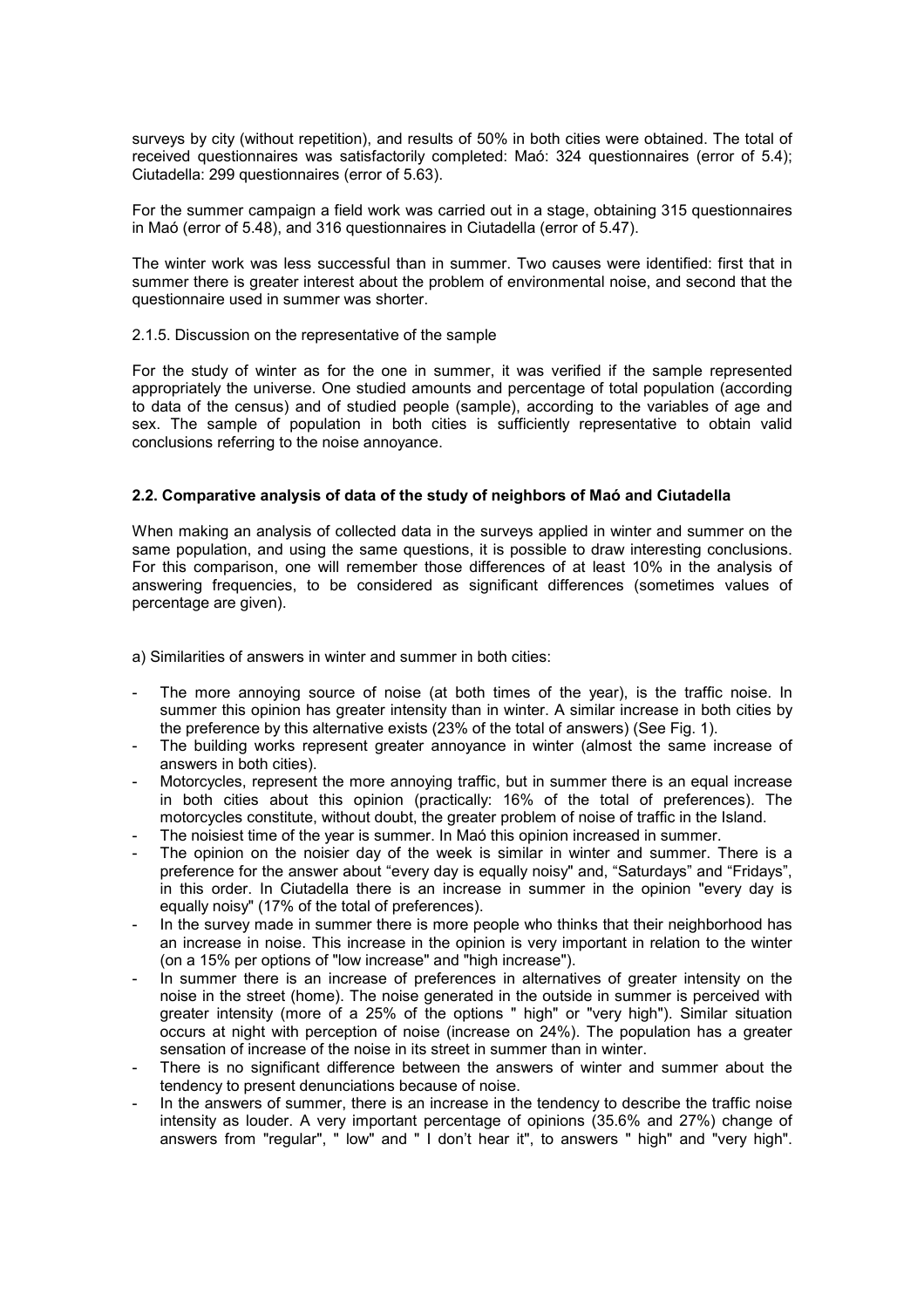About annoyance, it exists a very important percentage (31.6% and 29,9%) that thinks that the traffic noise bothers much more in summer, in comparison with winter.

- The other sources of noise included in the questionnaire, do not present important variations on intensity of listening and annoyance.
- At both times of the year, over a 70% of the population thinks that the noise is not fought appropriately by the administration.
- In summer, greater amount of people thinks that the most appropriate policy for the control of environmental noise in the Island is to educate the population.
- It exists consensus in thinking that the environmental noise is an important problem in the quality of life.
- The population identifies noise as a stressing factor, which affects concentration, nervousness and aggressiveness. There is an increase in summer of the opinion referring to tax payment to improve the noise, as well that the city council should pay to inform people about the noise.
- Of the activities interrupted by the noise, the most named are: to sleep, to study or reading, conversation, listening television and resting.
- Of the most efficient measures for the environmental noise control, it stands out the education in the first place. It follows to harden legislation and to fine noisy vehicles.





Fig. 1. Difference between summer and winter answers (traffic noise in home)



b) Differences of answers in winter and summer in both cities:

- In summer, in Maó there is an increase of people who think that they are accustomed to noise (15,6%). In Ciutadella this tendency is inverse: it exists more people that admit to get accustomed to the noise in winter.
- There is greater perception of noise of the diversion places, of the noise of building works and the tourists noise in Maó in summer. This situation occurs in winter in Ciutadella (greater sensitivity in winter with respect to sensitivity in summer) (See Fig. 2).
- With respect to the noise of factories and commerce, and to the noise of neighbors, in Maó exists an increase in sensitivity in the noise and the annoyance in summer. This situation does not appear in Ciutadella, where there is no significant variation.
- In summer in Maó there is an increases in the disposition to pay a tax to improve the noise. and in Ciutadella there is no significant variation between summer and winter.
- In Maó there are more answers in summer that indicate disposition that the municipality must pay to inform about the noise levels. In Ciutadella this happens but in winter.

c) Similarities in analysis of contingency of both cities: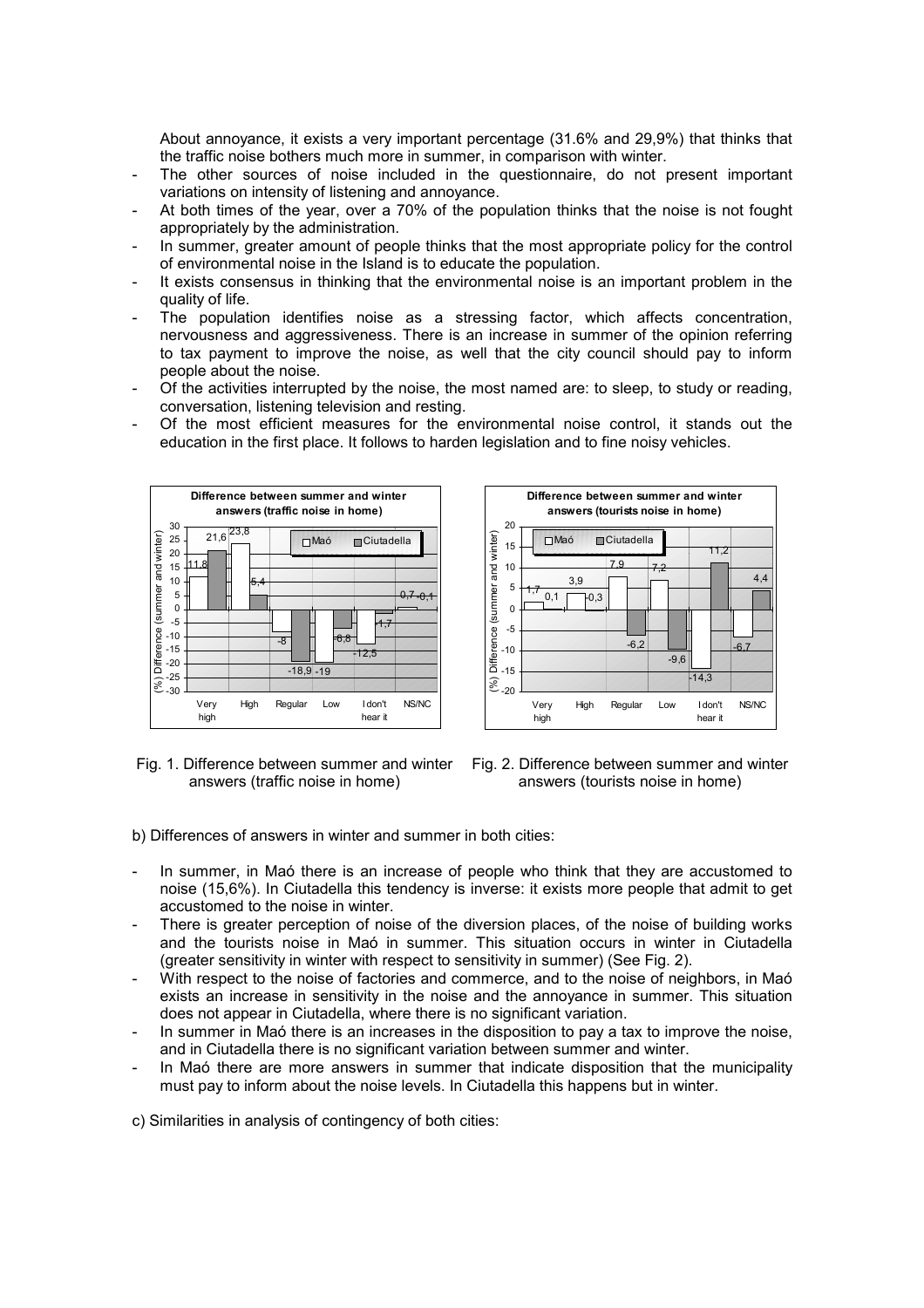- It does not exist appreciable dependency of the variable "sex" of the people, on its opinion about the possible increase of noise where they live. The habit to noise opinion does not depend on sex.
- It exists a tendency that to smaller the age, the greater tendency to be accustomed to noise.
- There is no appreciable relation between the answer if people has made some denunciation because of noise, and the variables sex, level of studies, and age of the people.
- It does not depend on sex nor on the age of people, the opinion about the importance of the environmental noise.
- Referring to the opinion on the performance of the authorities in front of the noise control, this one does not depend on sex nor on the age on the people. Nevertheless, one slight tendency is appreciated where those with greater age think in a more negative form.
- The percentage of men and women who are able to pay taxes to improve the noise is very similar.
- The interviewed people without studies think with greater proportion than the authorities must annually pay to inform about noise.
- The knowledge of the legislation of environmental noise does not depend on the people sex.
- The volume to listen to the radio, TV, etc., depends on the age: youngest prefer to listen at higher volume, and as age increases, the preference inclines clearly to more moderate volumes.
- The volume to listen to the radio, TV, etc, does not depend on people sex.
- Studies level of people seems to influence in the preferred volume to listen to television and radio. People with no studies, or that has until primary or secondary, prefer to listen a "very high" or " high" volume, however, people with university studies prefer to listen "regular " or " low" volume.

## **3. CONCLUSIONS**

As a final commentary of this part of the study, it is possible to develop the following points:

- The season of the year in which the surveys are applied on noise annoyance (at least in populations like the one of Maó and Ciutadella), has an important influence in the possible results.
- The comparative data between the answers in summer and winter reveal that at the time of summer population has greater sensitivity to the subject and show greater annoyance to noise. This increase is significant, in some cases it exists more than 30% of greater annoyance in front of noise sources (traffic, for example).
- In this study, the building work noise is the only one listened with smaller intensity in summer, possibly because most of works are carried out in winter.
- The interviewed people think that they admit that there exists an increase of noise in its district more in summer than in winter. The same happens with the noise effects, with the activities interrupted by the noise, etc.
- The activity of tourism in Menorca is not directly identified by its population as a noisy activity. The noise generated by tourism does not present a direct relevance in comparison with other noise sources, like the traffic, for example. Nevertheless, it is important to emphasize that the increase of traffic in summer, is mainly due to the tourist activity.

## **4. BIBLIOGRAPHY**

- Arriaga J.; Flores P. y Casado M (1997). Percepción social de la contaminación acústica en Andalucía. Memorias Tecniacústica 1997. Oviedo, España.
- Barrigón J. ; Vílchez G.; Gómez V.; Méndez J.; Tejeiro T. y Alejandre L. (2001). Análisis de una Encuesta sobre Ruido Urbano en Extremadura. Memorias Tecniacústica 2001. Logroño, España.